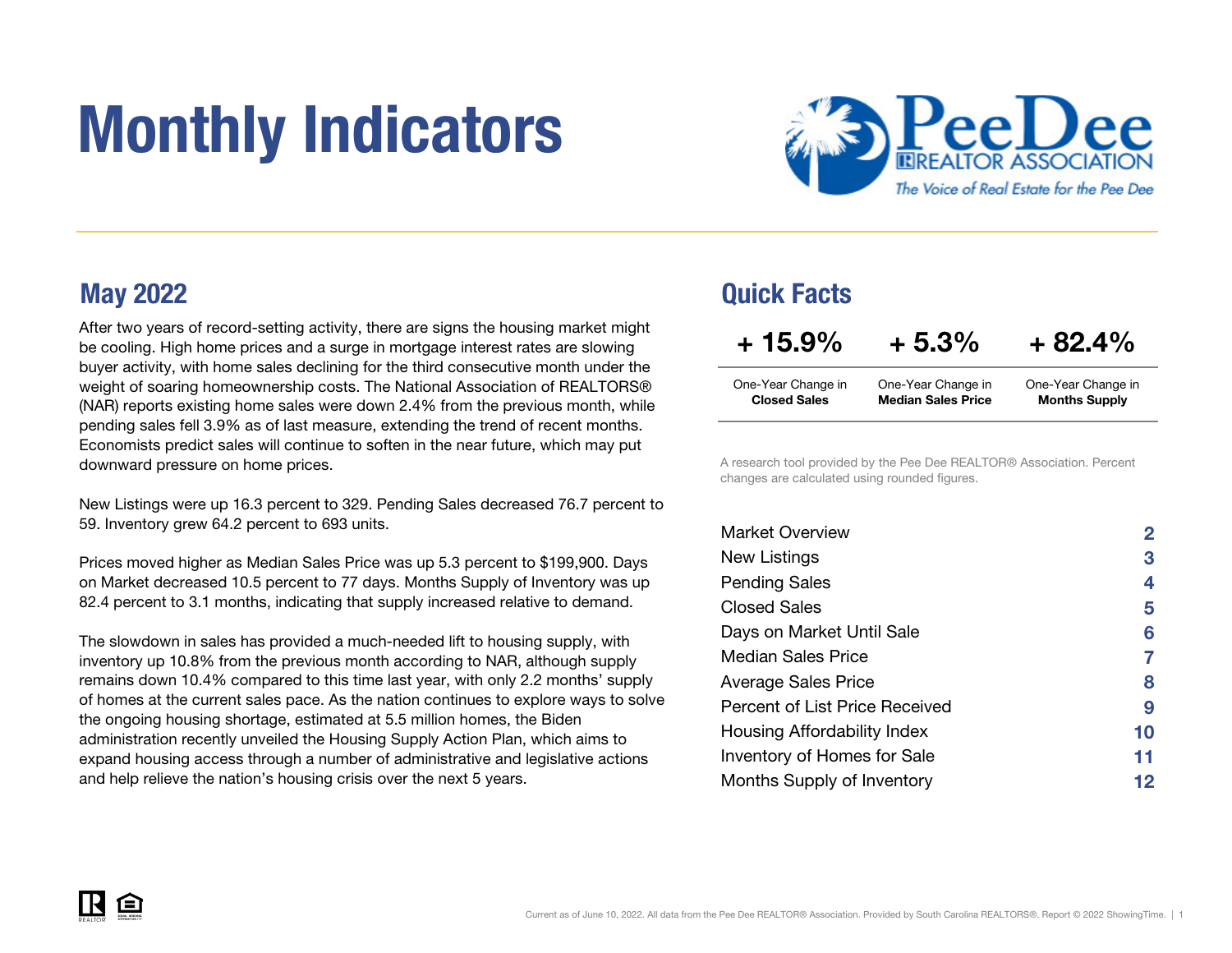### Market Overview

Key market metrics for the current month and year-to-date figures.



| <b>Key Metrics</b>                 | <b>Historical Sparkbars</b> |                    | 05-2021   | 05-2022   | <b>Percent Change</b> |           | YTD 2021 YTD 2022 Percent Change |          |
|------------------------------------|-----------------------------|--------------------|-----------|-----------|-----------------------|-----------|----------------------------------|----------|
|                                    | 05-2020                     | 05-2021<br>05-2022 |           |           |                       |           |                                  |          |
| <b>New Listings</b>                |                             |                    | 283       | 329       | $+16.3%$              | 1,387     | 1,390                            | $+0.2%$  |
| <b>Pending Sales</b>               |                             |                    | 253       | 59        | $-76.7%$              | 1,296     | 970                              | $-25.2%$ |
| <b>Closed Sales</b>                |                             |                    | 220       | 255       | $+15.9%$              | 1,109     | 1,184                            | $+6.8%$  |
| <b>Days on Market</b>              |                             |                    | 86        | 77        | $-10.5%$              | 101       | 94                               | $-6.9%$  |
| <b>Median Sales Price</b>          |                             |                    | \$189,850 | \$199,900 | $+5.3%$               | \$169,900 | $$199,900 + 17.7\%$              |          |
| <b>Average Sales Price</b>         |                             |                    | \$212,480 | \$229,543 | $+8.0%$               |           | $$188,624$ $$222,281$ + 17.8%    |          |
| <b>Pct. of List Price Received</b> |                             |                    | 98.1%     | 99.3%     | $+1.2%$               | 97.6%     | 98.6%                            | $+1.0%$  |
| <b>Housing Affordability Index</b> |                             |                    | 125       | 118       | $-5.6%$               | 139       | 118                              | $-15.1%$ |
| <b>Inventory of Homes for Sale</b> |                             |                    | 422       | 693       | $+64.2%$              |           |                                  |          |
| <b>Months Supply of Inventory</b>  |                             |                    | 1.7       | 3.1       | $+82.4%$              |           |                                  |          |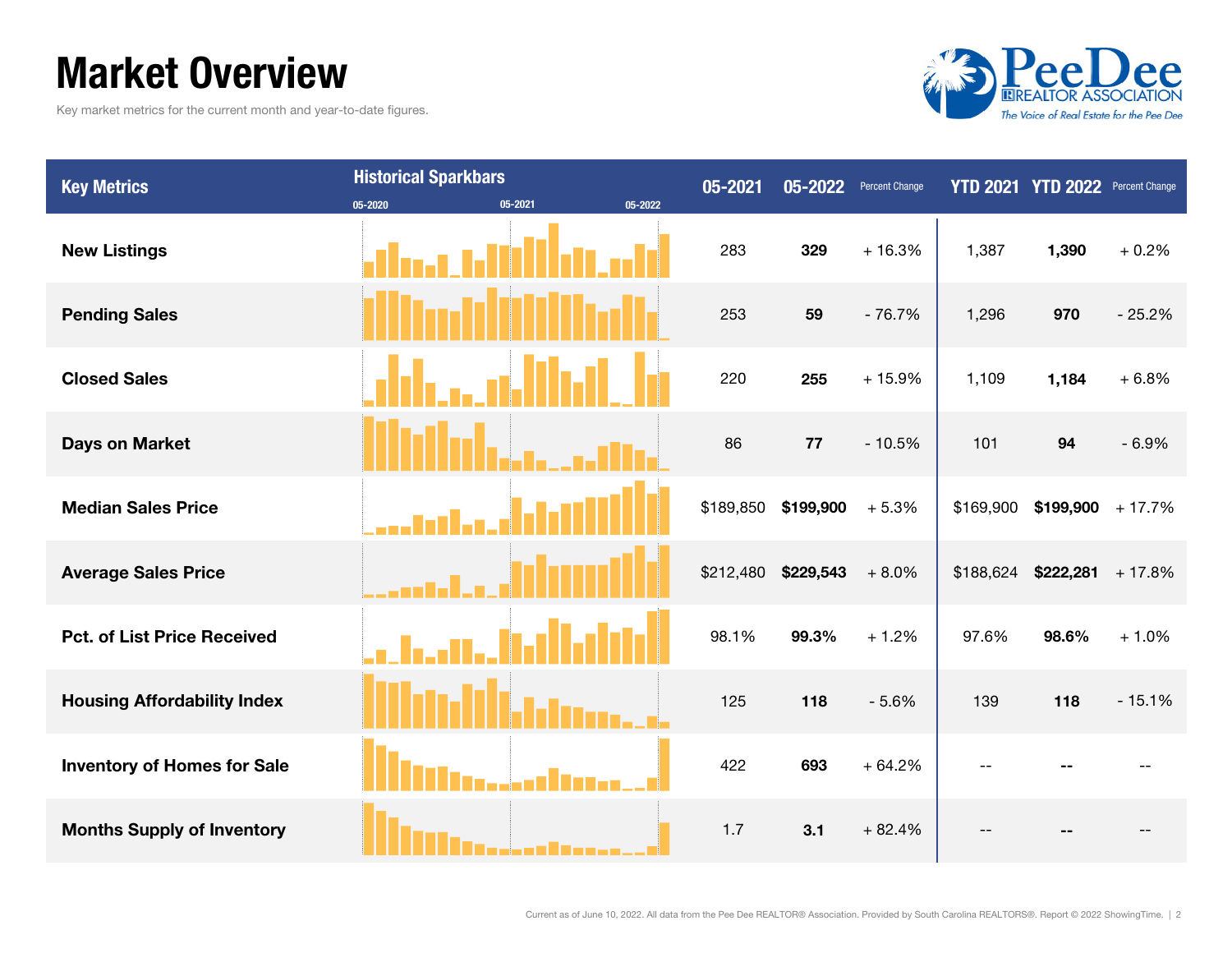### New Listings

A count of the properties that have been newly listed on the market in a given month.



| <b>May</b>       |                  |                  | <b>Year to Date</b> |                 |                 | <b>New Listings</b> |     | <b>Prior Year</b> | <b>Percent Change</b> |
|------------------|------------------|------------------|---------------------|-----------------|-----------------|---------------------|-----|-------------------|-----------------------|
|                  |                  |                  |                     |                 |                 | <b>June 2021</b>    | 319 | 276               | $+15.6%$              |
|                  |                  | 329              |                     |                 |                 | <b>July 2021</b>    | 311 | 300               | $+3.7%$               |
|                  |                  |                  | 1,313               | 1,387           | 1,390           | August 2021         | 365 | 248               | $+47.2%$              |
|                  | 283              |                  |                     |                 |                 | September 2021      | 261 | 243               | $+7.4%$               |
| 236              |                  |                  |                     |                 |                 | October 2021        | 283 | 223               | $+26.9%$              |
|                  |                  |                  |                     |                 |                 | November 2021       | 275 | 260               | $+5.8%$               |
|                  |                  |                  |                     |                 |                 | December 2021       | 200 | 190               | $+5.3%$               |
|                  |                  |                  |                     |                 |                 | January 2022        | 247 | 276               | $-10.5%$              |
|                  |                  |                  |                     |                 |                 | February 2022       | 244 | 241               | $+1.2%$               |
|                  |                  |                  |                     |                 |                 | March 2022          | 295 | 296               | $-0.3%$               |
|                  |                  |                  |                     |                 |                 | April 2022          | 275 | 291               | $-5.5%$               |
|                  |                  |                  |                     |                 |                 | May 2022            | 329 | 283               | $+16.3%$              |
| 2020<br>$-22.1%$ | 2021<br>$+19.9%$ | 2022<br>$+16.3%$ | 2020<br>$-8.6%$     | 2021<br>$+5.6%$ | 2022<br>$+0.2%$ | 12-Month Avg        | 284 | 261               | $+8.9%$               |

#### Historical New Listings by Month

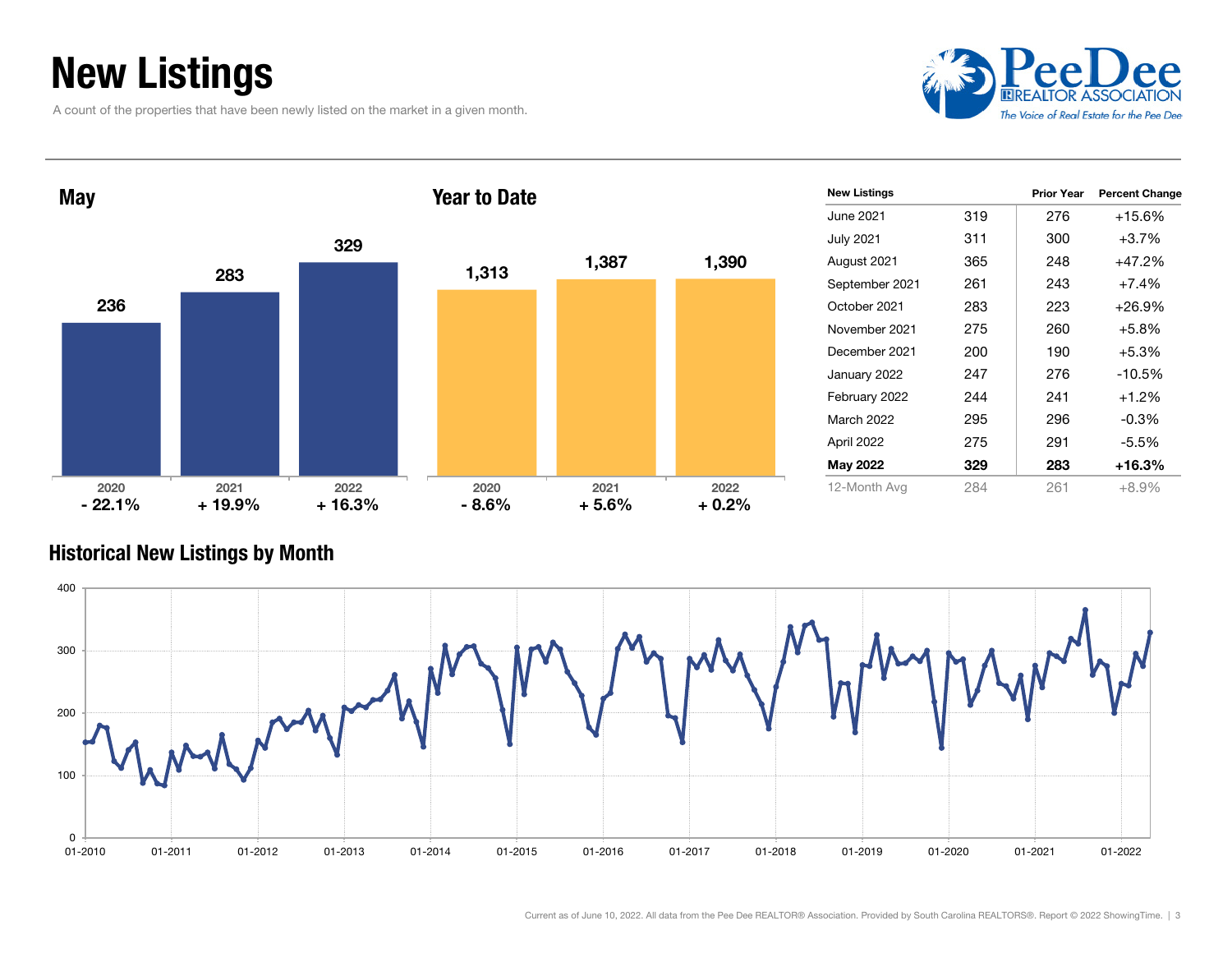### Pending Sales

A count of the properties on which offers have been accepted in a given month.



| <b>May</b>       |                 |                  | <b>Year to Date</b> |                  |                   | <b>Pending Sales</b> |     | <b>Prior Year</b> | <b>Percent Change</b> |
|------------------|-----------------|------------------|---------------------|------------------|-------------------|----------------------|-----|-------------------|-----------------------|
|                  |                 |                  |                     |                  |                   | June 2021            | 271 | 287               | $-5.6%$               |
|                  |                 |                  |                     | 1,296            |                   | <b>July 2021</b>     | 254 | 287               | $-11.5%$              |
| 250              | 253             |                  |                     |                  |                   | August 2021          | 280 | 266               | $+5.3%$               |
|                  |                 |                  | 1,099               |                  |                   | September 2021       | 266 | 241               | $+10.4%$              |
|                  |                 |                  |                     |                  | 970               | October 2021         | 270 | 198               | $+36.4%$              |
|                  |                 |                  |                     |                  |                   | November 2021        | 225 | 201               | $+11.9%$              |
|                  |                 |                  |                     |                  |                   | December 2021        | 186 | 187               | $-0.5%$               |
|                  |                 |                  |                     |                  |                   | January 2022         | 201 | 255               | $-21.2%$              |
|                  |                 |                  |                     |                  |                   | February 2022        | 268 | 231               | $+16.0%$              |
|                  |                 | 59               |                     |                  |                   | March 2022           | 257 | 302               | $-14.9%$              |
|                  |                 |                  |                     |                  |                   | April 2022           | 185 | 255               | $-27.5%$              |
|                  |                 |                  |                     |                  |                   | May 2022             | 59  | 253               | $-76.7%$              |
| 2020<br>$+23.8%$ | 2021<br>$+1.2%$ | 2022<br>$-76.7%$ | 2020<br>$+0.8%$     | 2021<br>$+17.9%$ | 2022<br>$-25.2\%$ | 12-Month Avg         | 227 | 247               | $-8.1%$               |

#### Historical Pending Sales by Month

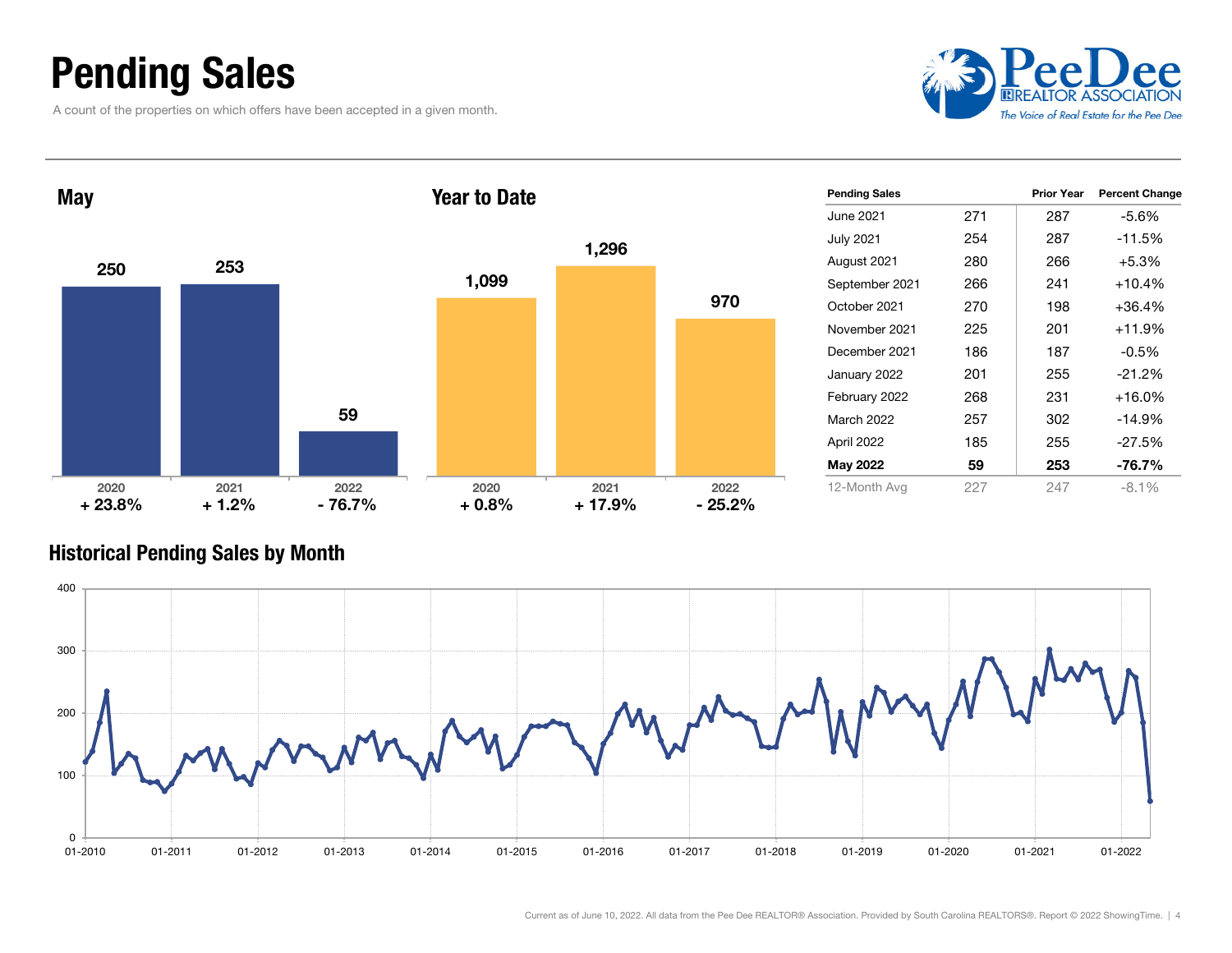### Closed Sales

A count of the actual sales that closed in a given month.



| <b>May</b> |          |          | <b>Year to Date</b> |          |         | <b>Closed Sales</b> |     | <b>Prior Year</b> | <b>Percent Change</b> |
|------------|----------|----------|---------------------|----------|---------|---------------------|-----|-------------------|-----------------------|
|            |          |          |                     |          |         | <b>June 2021</b>    | 292 | 240               | +21.7%                |
|            |          |          |                     |          |         | <b>July 2021</b>    | 277 | 292               | $-5.1%$               |
|            |          | 255      |                     |          | 1,184   | August 2021         | 288 | 247               | $+16.6%$              |
|            | 220      |          |                     | 1,109    |         | September 2021      | 257 | 283               | $-9.2%$               |
| 197        |          |          | 960                 |          |         | October 2021        | 234 | 233               | $+0.4%$               |
|            |          |          |                     |          |         | November 2021       | 267 | 196               | $+36.2%$              |
|            |          |          |                     |          |         | December 2021       | 284 | 222               | $+27.9%$              |
|            |          |          |                     |          |         | January 2022        | 193 | 209               | $-7.7%$               |
|            |          |          |                     |          |         | February 2022       | 189 | 192               | $-1.6%$               |
|            |          |          |                     |          |         | March 2022          | 297 | 240               | $+23.8%$              |
|            |          |          |                     |          |         | April 2022          | 250 | 248               | $+0.8%$               |
|            |          |          |                     |          |         | May 2022            | 255 | 220               | $+15.9%$              |
| 2020       | 2021     | 2022     | 2020                | 2021     | 2022    | 12-Month Avg        | 257 | 235               | $+9.2%$               |
| $-24.5%$   | $+11.7%$ | $+15.9%$ | $-4.5%$             | $+15.5%$ | $+6.8%$ |                     |     |                   |                       |

#### Historical Closed Sales by Month

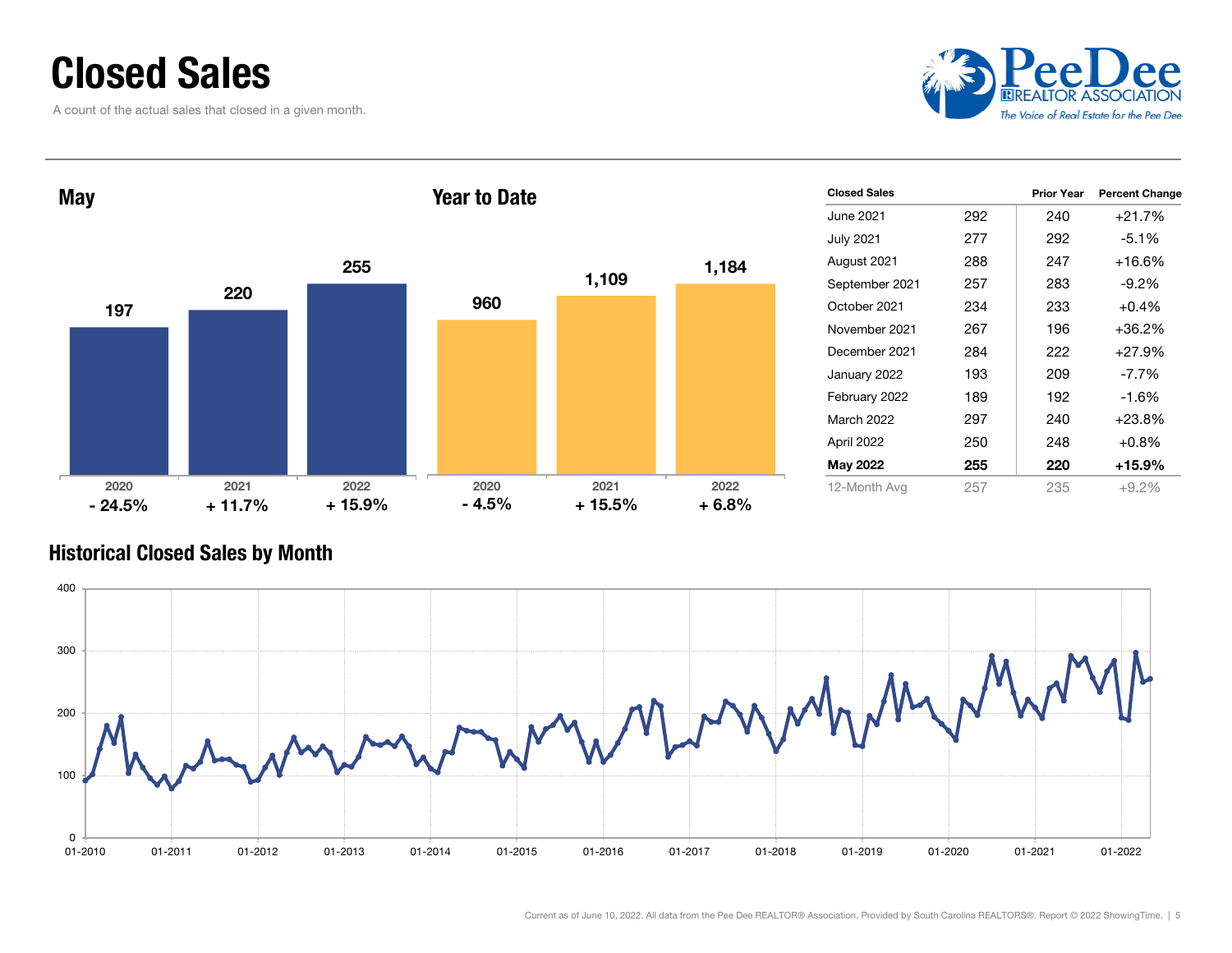### Days on Market Until Sale

Average number of days between when a property is listed and when an offer is accepted in a given month.





| Days on Market   |     | <b>Prior Year</b> | <b>Percent Change</b> |
|------------------|-----|-------------------|-----------------------|
| June 2021        | 96  | 128               | $-25.0%$              |
| <b>July 2021</b> | 86  | 131               | $-34.4%$              |
| August 2021      | 77  | 121               | $-36.4%$              |
| September 2021   | 79  | 114               | $-30.7%$              |
| October 2021     | 91  | 123               | $-26.0\%$             |
| November 2021    | 86  | 129               | $-33.3\%$             |
| December 2021    | 101 | 111               | $-9.0\%$              |
| January 2022     | 106 | 110               | $-3.6\%$              |
| February 2022    | 104 | 127               | $-18.1%$              |
| March 2022       | 97  | 100               | $-3.0\%$              |
| April 2022       | 89  | 88                | $+1.1%$               |
| May 2022         | 77  | 86                | $-10.5%$              |
| 12-Month Avg*    | 90  | 114               | $-21.1\%$             |

#### Historical Days on Market Until Sale by Month

\* Average Days on Market of all properties from June 2021 through May 2022. This is not the average of the individual figures above.

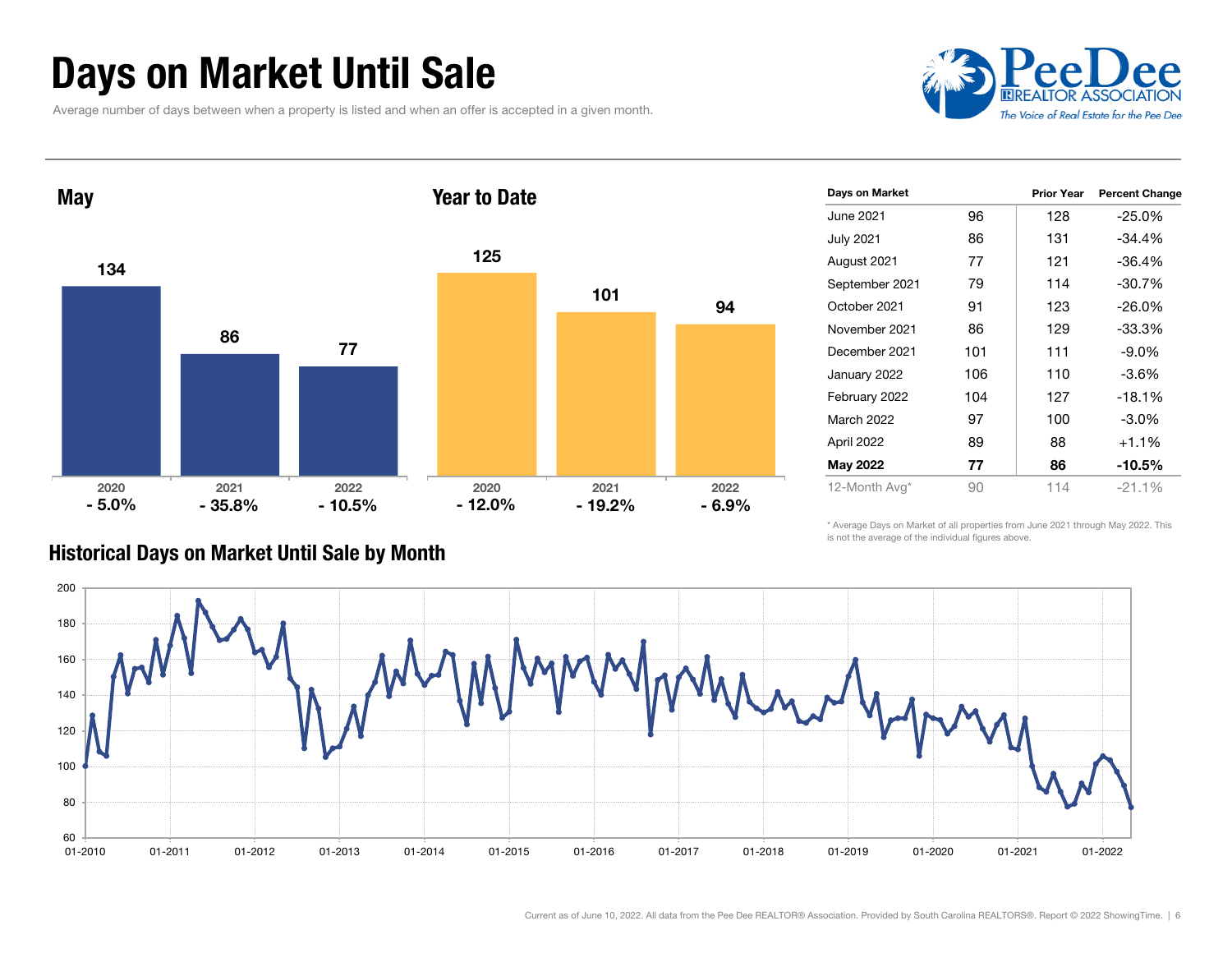### Median Sales Price

Point at which half of the sales sold for more and half sold for less, not accounting for seller concessions, in a given month.



May

#### Year to Date



| <b>Median Sales Price</b> |           | <b>Prior Year</b> | <b>Percent Change</b> |
|---------------------------|-----------|-------------------|-----------------------|
| June 2021                 | \$175,000 | \$162,000         | $+8.0%$               |
| <b>July 2021</b>          | \$185,950 | \$163,400         | +13.8%                |
| August 2021               | \$176,354 | \$162,700         | $+8.4\%$              |
| September 2021            | \$184,000 | \$173,500         | $+6.1\%$              |
| October 2021              | \$185,450 | \$168,750         | $+9.9%$               |
| November 2021             | \$189,900 | \$172,289         | $+10.2%$              |
| December 2021             | \$190,000 | \$179,000         | $+6.1%$               |
| January 2022              | \$193,000 | \$164,500         | $+17.3%$              |
| February 2022             | \$200,000 | \$169,000         | $+18.3%$              |
| <b>March 2022</b>         | \$205,500 | \$160,000         | $+28.4%$              |
| April 2022                | \$193,500 | \$169,950         | $+13.9%$              |
| May 2022                  | \$199,900 | \$189,850         | +5.3%                 |
| 12-Month Med*             | \$189,700 | \$169,900         | $+11.7%$              |

\* Median Sales Price of all properties from June 2021 through May 2022. This is not the median of the individual figures above.



#### Historical Median Sales Price by Month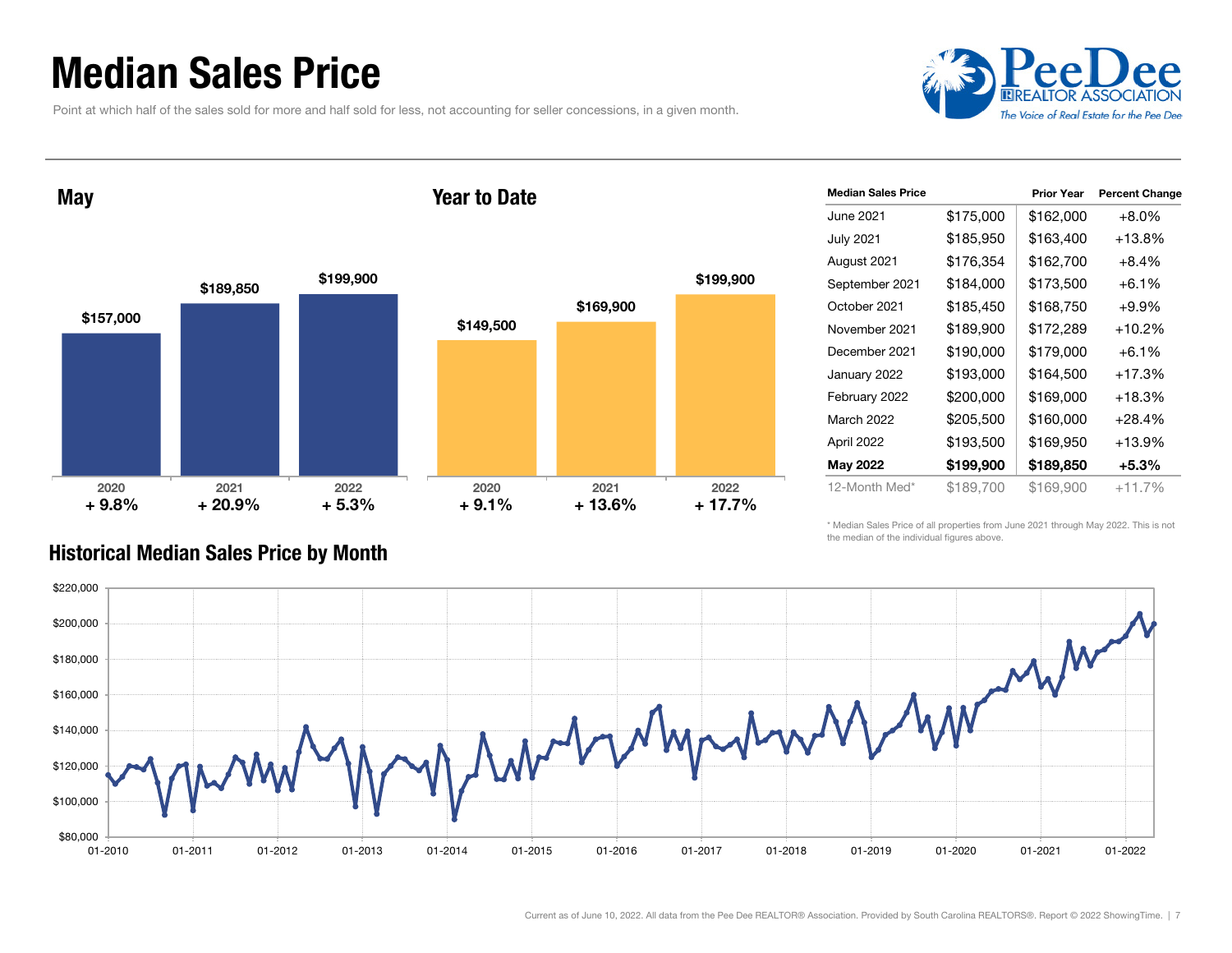### Average Sales Price

Average sales price for all closed sales, not accounting for seller concessions, in a given month.



May

#### Year to Date



|           | <b>Prior Year</b> | <b>Percent Change</b> |
|-----------|-------------------|-----------------------|
| \$208,458 | \$178,007         | $+17.1%$              |
| \$219,898 | \$181,548         | $+21.1%$              |
| \$207,564 | \$185,238         | $+12.1%$              |
| \$208,539 | \$185,718         | $+12.3%$              |
| \$208,439 | \$190,598         | $+9.4%$               |
| \$208,562 | \$184,292         | $+13.2%$              |
| \$208,861 | \$198,178         | $+5.4%$               |
| \$216,554 | \$178,964         | $+21.0%$              |
| \$221,070 | \$186,680         | $+18.4%$              |
| \$229,062 | \$176,456         | $+29.8%$              |
| \$212,183 | \$188,939         | $+12.3%$              |
| \$229,543 | \$212,480         | $+8.0\%$              |
| \$214.894 | \$187.258         | $+14.8%$              |
|           |                   |                       |

\* Avg. Sales Price of all properties from June 2021 through May 2022. This is not the average of the individual figures above.



#### Historical Average Sales Price by Month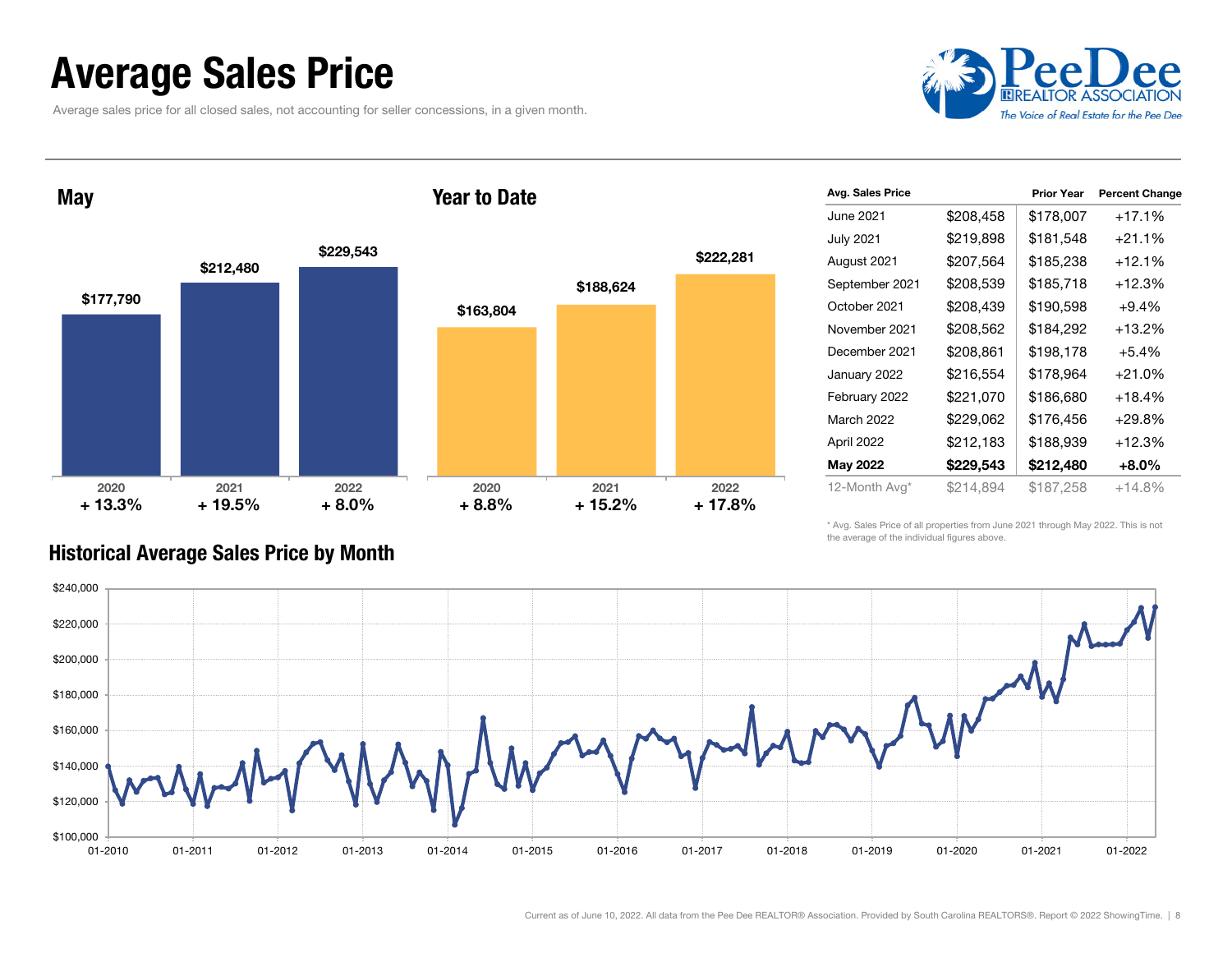### Percent of List Price Received

Percentage found when dividing a property's sales price by its most recent list price, then taking the average for all properties sold in a given month, not accounting for seller concessions.



96.8% 98.1% 99.3% 2020 2021 2022 **May** 96.3% 97.6% 98.6% 2020 2021 2022 Year to Date $+ 0.7\%$   $+ 1.3\%$   $+ 1.2\%$   $+ 0.4\%$ + 1.3% + 1.2% + 1.3% + 1.0%

| <b>Pct. of List Price Received</b> |       | <b>Prior Year</b> | <b>Percent Change</b> |
|------------------------------------|-------|-------------------|-----------------------|
| June 2021                          | 97.5% | 97.3%             | $+0.2%$               |
| <b>July 2021</b>                   | 98.1% | 96.7%             | $+1.4%$               |
| August 2021                        | 98.9% | 98.0%             | $+0.9\%$              |
| September 2021                     | 98.6% | 97.3%             | +1.3%                 |
| October 2021                       | 97.6% | 96.9%             | $+0.7%$               |
| November 2021                      | 98.1% | 97.3%             | $+0.8%$               |
| December 2021                      | 98.6% | 97.8%             | $+0.8%$               |
| January 2022                       | 98.2% | 97.8%             | $+0.4%$               |
| February 2022                      | 98.4% | 97.1%             | +1.3%                 |
| March 2022                         | 98.0% | 96.9%             | $+1.1%$               |
| April 2022                         | 99.2% | 98.3%             | $+0.9\%$              |
| May 2022                           | 99.3% | 98.1%             | $+1.2%$               |
| 12-Month Avg*                      | 98.4% | 97.4%             | $+1.0%$               |

#### Historical Percent of List Price Received by Month

\* Average Pct. of List Price Received for all properties from June 2021 through May 2022. This is not the average of the individual figures above.

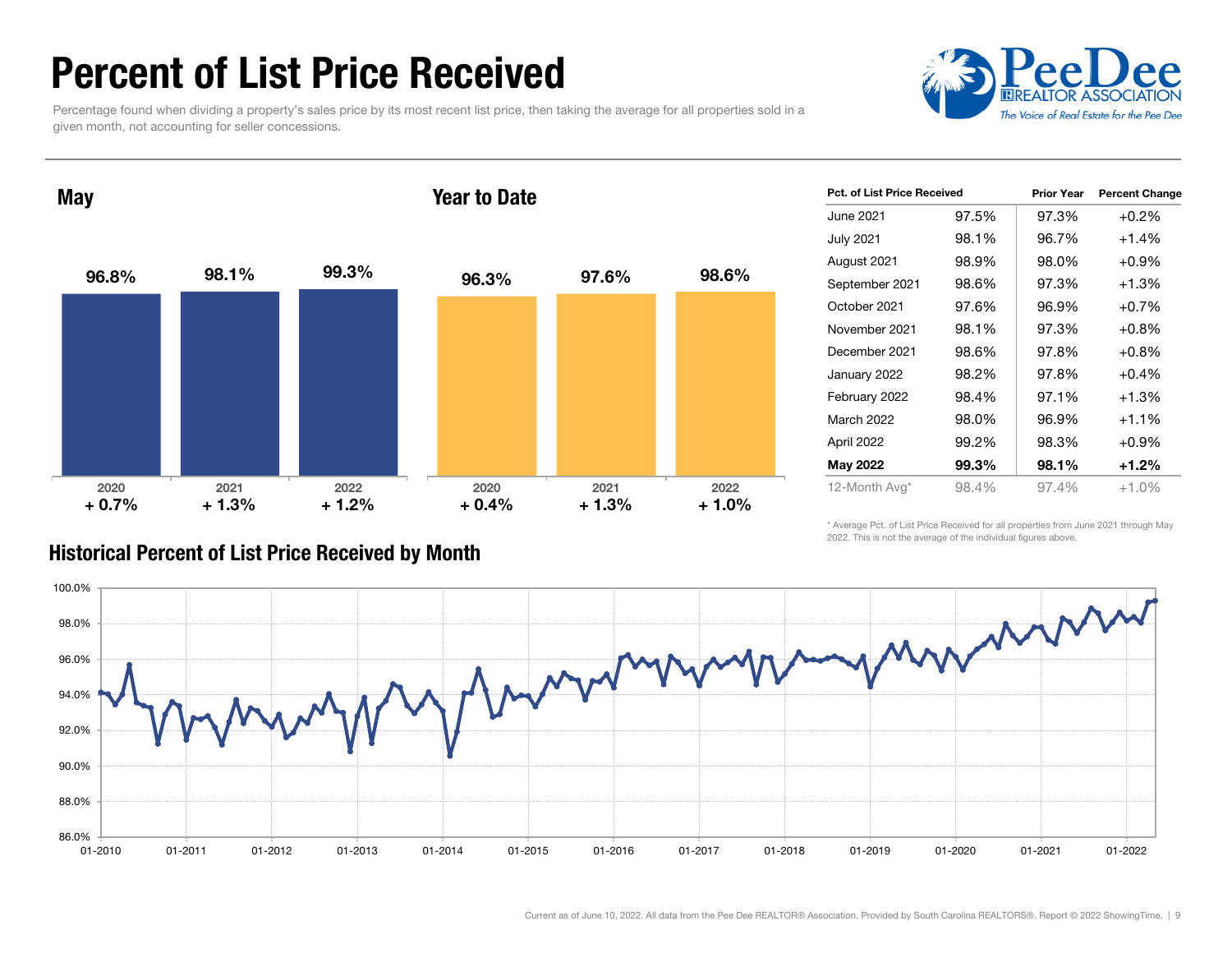## Housing Affordability Index

This index measures housing affordability for the region. For example, an index of 120 means the median household income is 120% of what is necessary to qualify for the median-priced home under prevailing interest rates. A higher number means greater affordability.





| <b>Affordability Index</b> |     | <b>Prior Year</b> | <b>Percent Change</b> |
|----------------------------|-----|-------------------|-----------------------|
| June 2021                  | 135 | 146               | $-7.5%$               |
| <b>July 2021</b>           | 127 | 145               | $-12.4%$              |
| August 2021                | 134 | 146               | $-8.2\%$              |
| September 2021             | 129 | 137               | $-5.8\%$              |
| October 2021               | 128 | 140               | $-8.6\%$              |
| November 2021              | 125 | 137               | $-8.8\%$              |
| December 2021              | 125 | 132               | $-5.3%$               |
| January 2022               | 123 | 144               | $-14.6%$              |
| February 2022              | 118 | 140               | $-15.7\%$             |
| March 2022                 | 115 | 148               | $-22.3%$              |
| April 2022                 | 122 | 139               | $-12.2%$              |
| May 2022                   | 118 | 125               | -5.6%                 |
| 12-Month Avg               | 125 | 140               | $-10.7%$              |

#### Historical Housing Affordability Index by Mont h

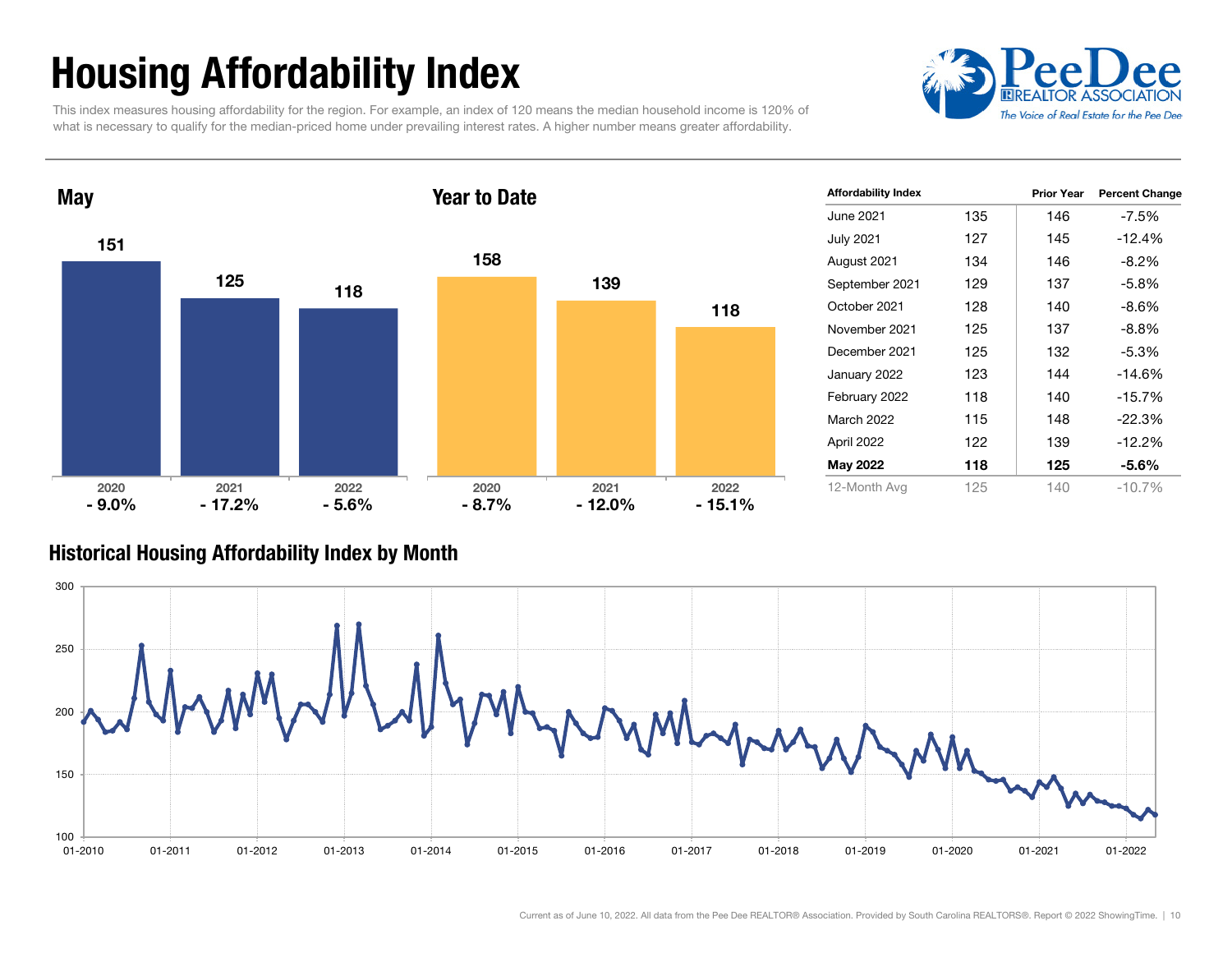### Inventory of Homes for Sale

The number of properties available for sale in active status at the end of a given month.





| <b>Homes for Sale</b> |     | <b>Prior Year</b> | <b>Percent Change</b> |
|-----------------------|-----|-------------------|-----------------------|
| June 2021             | 437 | 776               | -43.7%                |
| <b>July 2021</b>      | 458 | 722               | $-36.6\%$             |
| August 2021           | 511 | 640               | $-20.2\%$             |
| September 2021        | 470 | 595               | -21.0%                |
| October 2021          | 452 | 574               | $-21.3%$              |
| November 2021         | 454 | 585               | $-22.4%$              |
| December 2021         | 428 | 536               | $-20.1%$              |
| January 2022          | 436 | 498               | $-12.4%$              |
| February 2022         | 383 | 471               | $-18.7%$              |
| March 2022            | 388 | 432               | $-10.2%$              |
| April 2022            | 451 | 425               | $+6.1%$               |
| <b>May 2022</b>       | 693 | 422               | $+64.2%$              |
| 12-Month Avg*         | 463 | 556               | $-16.7%$              |

#### Historical Inventory of Homes for Sale by Month

\* Homes for Sale for all properties from June 2021 through May 2022. This is not the average of the individual figures above.